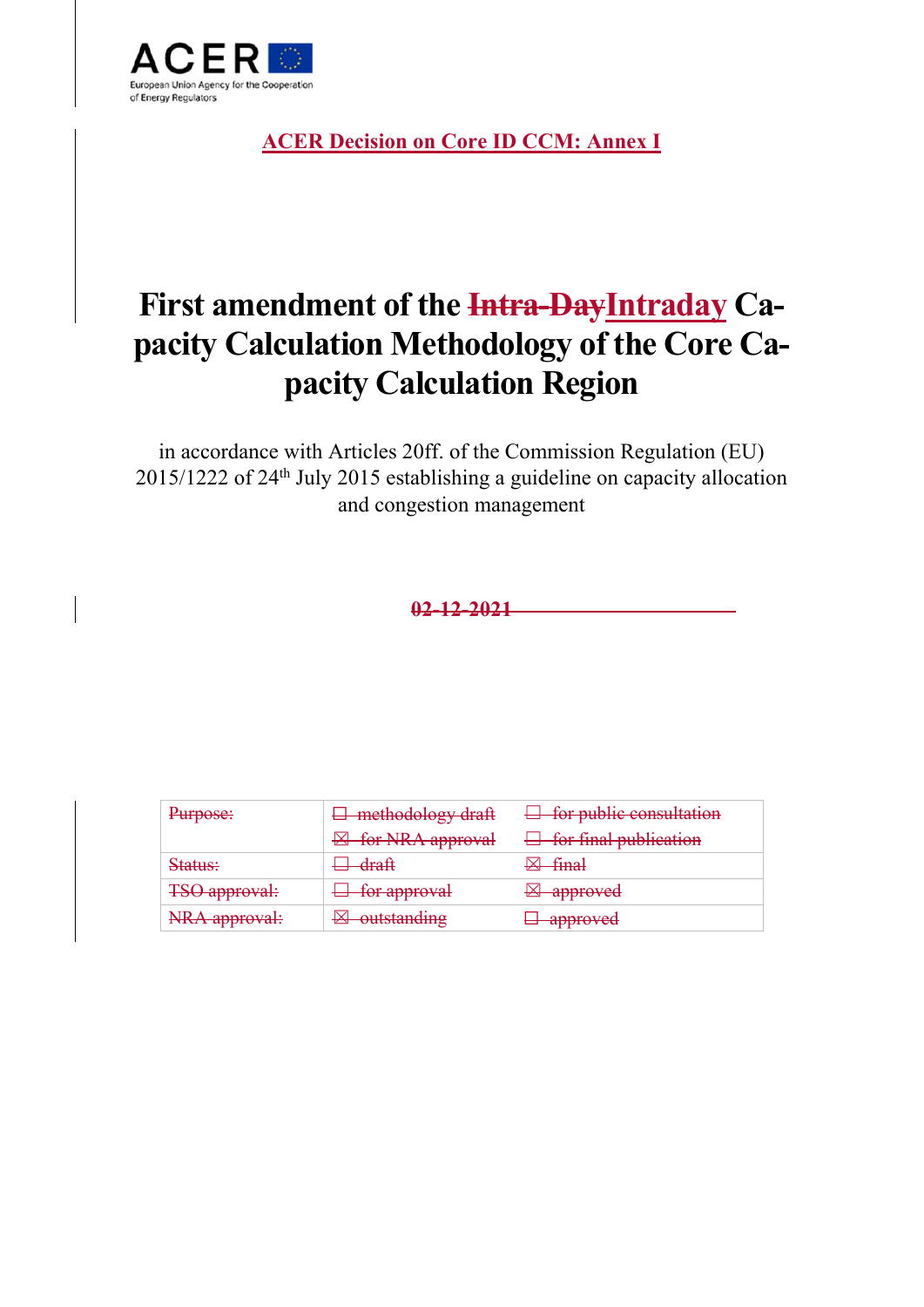### **Whereas**

TSOs of the Core CCR ("Core TSOs"), taking into account the following:

(1) Based on further developments and alignments with Core NRAs after the decision by the Agency in 21<sup>st</sup> February 2019, Core TSOs deemed it necessary to introduce the following changes.

The following changes fulfil the objectives set out in Article 3 CACM. **081319** April 2022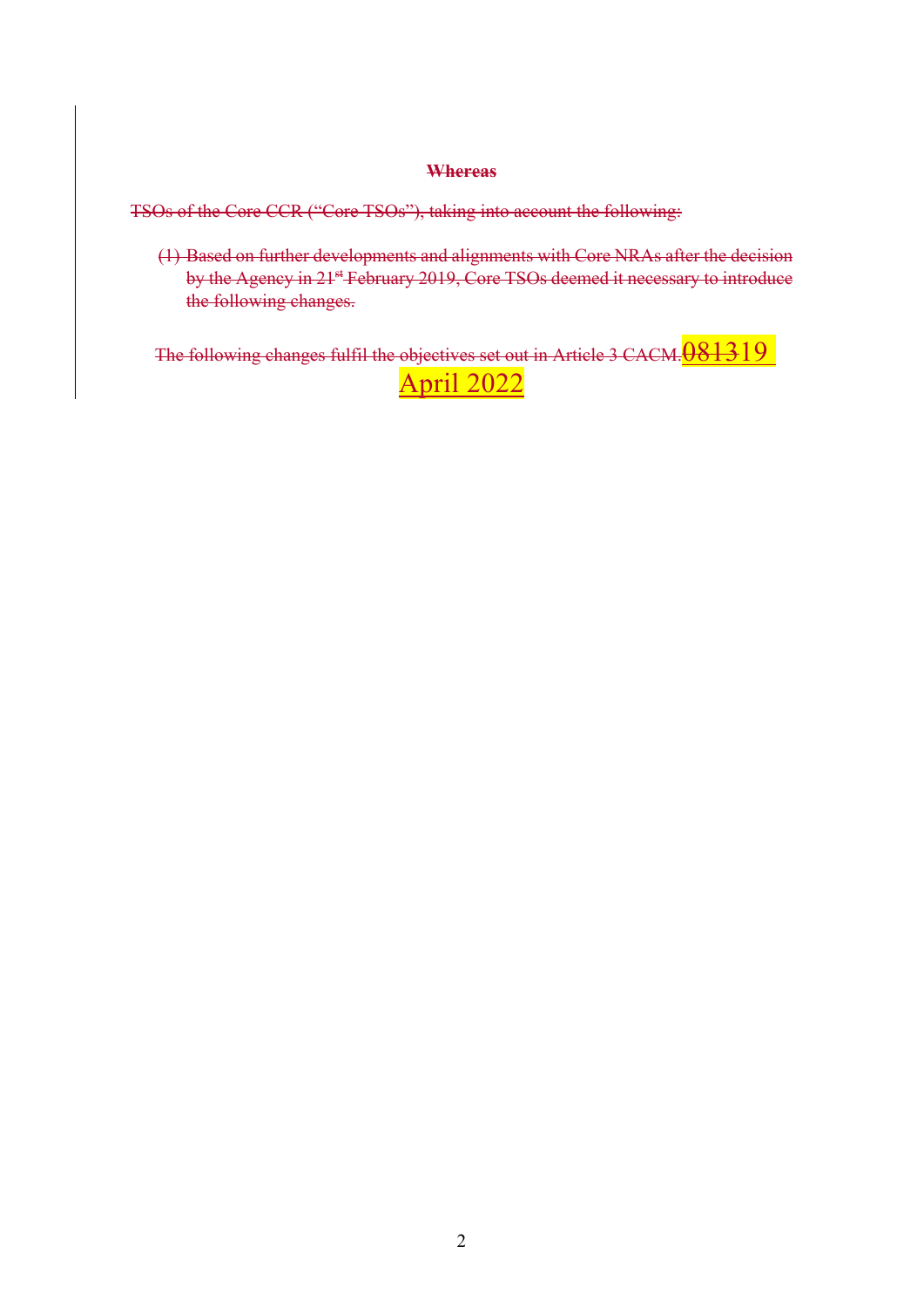## **Article 1 Amendments to Article 2Whereas**

1. Article 2. Definitions and interpretationThe *Whereas* section shall be amended accordingly:

a)  $\theta$  Paragraph 42 shall be replaced and be read accordingly:

""The intraday capacity calculation methodology takes into account the general principles and goals set in the CACM Regulation as well as in Regulation (EU) 2019/943 of the European Parliament and of the Council of 5 June 2019 on the internal market for electricity (hereafter referred to as "Regulation (EU) 2019/943"). The goal of the CACM Regulation is the coordination and harmonisation of capacity calculation and allocation in the dayahead and intraday cross-border markets. It sets, for this purpose, the requirements to establish an intraday capacity calculation methodology to ensure efficient, transparent and non-discriminatory capacity allocation."

b) Paragraph 6 shall be replaced and be read accordingly:

"The intraday capacity calculation methodology contributes to avoiding that cross-zonal capacity is limited in order to solve congestion inside control areas by (i) defining clear criteria under which the network elements located inside bidding zones can be considered as limiting for capacity calculation, and (ii) ensuring that a minimum share of the capacity is made available for commercial exchanges while ensuring operational security (Article 3(a) to (c) of the CACM Regulation and Article 16(8) of the Regulation (EU) 2019/943)."

c) A new paragraph 23 shall be included and be read accordingly:

"The Core ID CCM (Annex II of Decision No. 02/2019 of ACER) is the subject of actions for annulment before the General Court (cases T-283/19 and T-631/19). The present amendment brings about targeted improvements in areas that are not the subject of those actions. It therefore does not affect the disputed parts of Decision No. 02/2019 of ACER and is without prejudice to their assessment by the Union Courts."

# **Article 2 Amendments to Article 2**

Article 2. *Definitions and interpretation*, shall be amended accordingly: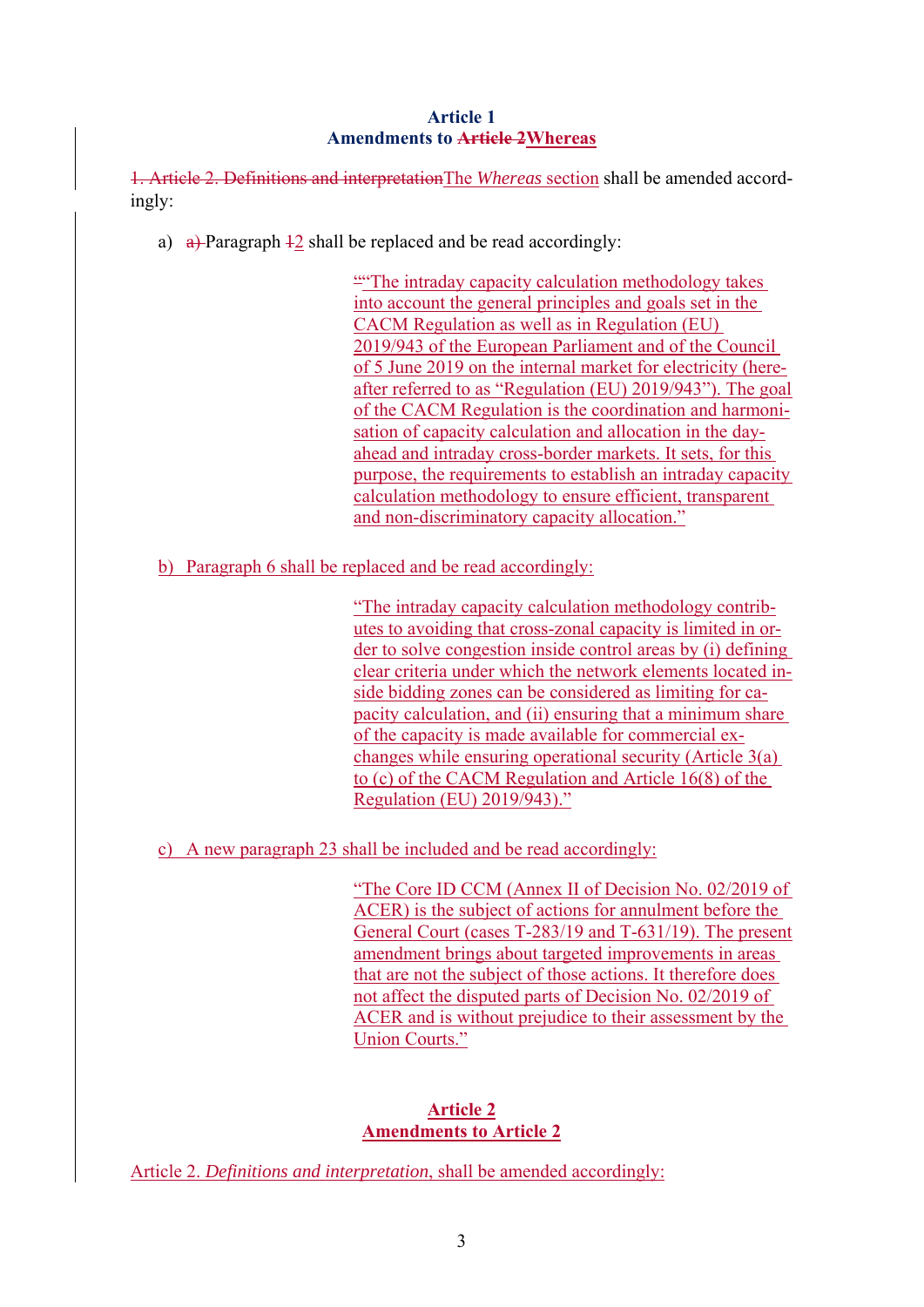#### a) Paragraph 1 shall be replaced and be read accordingly (including footnotes):

" For the purposes of the intraday capacity calculation methodology, terms used in this document shall have the meaning of the definitions included in Regulation (EU) 2019/943, Directive (EU) 2019/944, Comission Regulation (EU) 2015/1222<sup>1</sup> as amended on 15 March 2021 by Commission Implementing Regulation (EU) 2021/280 of 22 February 2021, Commission Regulation (EU) 2016/1719<sup>2</sup> as amended on 15 March 2021 by Commission Implementing Regulation (EU) 2021/280 of 22 February 2021, Commission Regulation (EU) 2017/2195<sup>3</sup>-asamended on 15 March 2021 by Commission Implementing Regulation (EU) 2021/280 of 22 February 2021, Commission Regulation (EU) 543/2013<sup>4</sup> as amended on 01 January 2020 by Regulation (EU) 2019/943 and the definitions set out in Article 2 Annex I of the Decision No 02/2019 of the Agency for the Cooperation of the Energy Regulators of 21 February 2019 on the Core CCR TSOs' proposal for the regional design of the day-ahead and intraday common capacity calculation methodologies<sup>5</sup>-asamended on 10 May 2021 by the decision of the Core Regulatory Authorities on the first amendment of the dayahead capacity calculation methodology of the core capacity calculation region... In addition, the following definitions, abbreviations and notations shall apply:"

 $\alpha$ b) b) A new number 68 paragraph 19. shall be included and be read accordingly:

" ""DACF' means day ahead congestion forecast:"

c) A new paragraph 69. shall be included and be read accordingly:

"'LTA domain' means a set of bilateral exchange restrictions covering the previously allocated cross-zonal capacities;"

b)d) e) a new number 69 paragraph 70. shall be included and be read accordingly:

"Extended"'Extended LTA inclusion approach' is aan

1

<sup>&</sup>lt;sup>1</sup> as amended on 15 March 2021 by Commission Implementing Regulation (EU) 2021/280 of 22 February 2021

<sup>&</sup>lt;sup>2</sup> as amended on 15 March 2021 by Commission Implementing Regulation (EU) 2021/280 of 22 February 2021

<sup>&</sup>lt;sup>3</sup> as amended on 15 March 2021 by Commission Implementing Regulation (EU) 2021/280 of 22 February 2021

<sup>4</sup> as amended on 01 January 2020 by Regulation (EU) 2019/943

<sup>&</sup>lt;sup>5</sup> as amended on 10 May 2021 by the decision of the Core Regulatory Authorities on the first amendment of the day-ahead capacity calculation methodology of the core capacity calculation region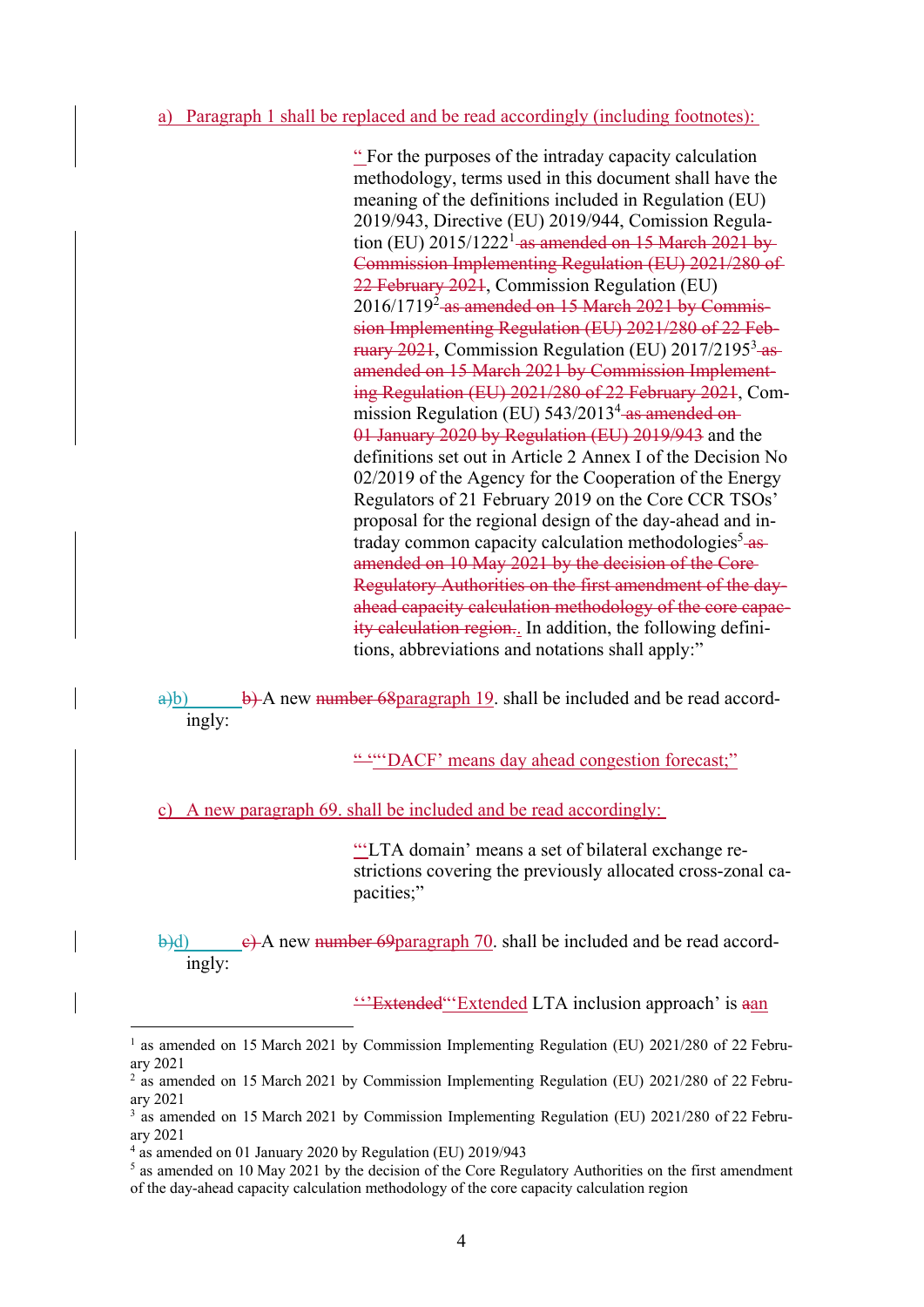LTA inclusion approach in the Core Day-Ahead (DA) Capacity Calculation Methodology. When this approach is applied in the DA capacity calculation, the DA cross-zonal capacities consist of a flow-based domain (containing flow-based parameters) without LTA inclusion and a separate LTA domain (including LTA values);"

 $\epsilon$ )e) e) A new number 70 paragraph 71. shall be included and be read accordingly:

> "SEC<sub>DA</sub>' means scheduled exchange resulting from already allocated capacities in the single day ahead coupling (SDAC). The parameter is provided by the SDAC based on the all TSO methodology for calculating scheduled exchanges resulting from single day-ahead coupling according to Article 43 of CACM Regulation."

#### **Article 23 Amendments to Article 11**

2. Article 11. *Update of intraday cross-zonal capacities remaining after SDAC*, shall be amended accordingly:

a) a) Paragraph  $\frac{12}{2}$  shall be replaced and be read accordingly:

"The CCC shall use the final cross-zonal capacities resulting from day-ahead capacity calculation and the net positions resulting from already allocated capacities in the SDAC to calculate the updated day-ahead cross-zonal capacities to be used as intraday cross-zonal capacities at the intraday cross-zonal gate opening time. In case the LTA inclusion in day-ahead is ensured through the LTA margin approach, the intraday cross-zonal capacities are described as flow-based parameters. In case the LTA inclusion in day-ahead is ensured through the Extended LTA inclusion approach, the intraday cross-zonal capacities are described as an union of flow-based parameters and "LTA values" (LTA domain).

For the updated intraday flow-based parameters, the PTDF values shall be the final PTDFs resulting from the dayahead capacity calculation, and the RAM shall be derived as:

$$
\overrightarrow{RAM}_{\text{GHD}} = \overrightarrow{RAM}_{f} - \text{PTDF}_{f} \ \overrightarrow{NP}_{\text{AAG}} \\
\text{Equation 3}
$$

with

| $D \wedge M$ | updated remaining available margin for in- |
|--------------|--------------------------------------------|
| 87117711111  |                                            |
|              | traday cross-zonal capacities              |
| <b>RAM</b>   | final remaining available margin resulting |
|              |                                            |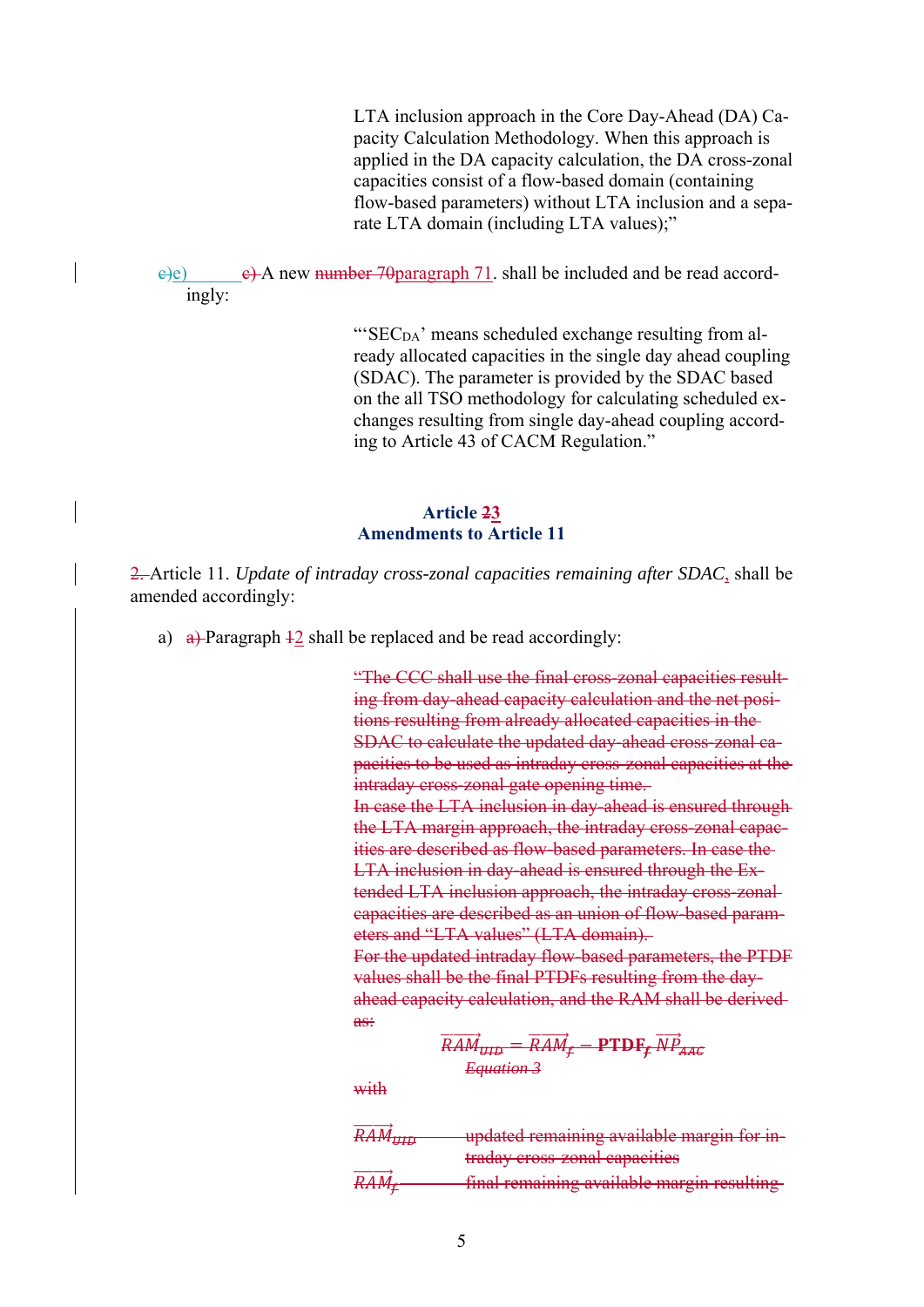|             | from the day-ahead capacity calculation                                |
|-------------|------------------------------------------------------------------------|
| <b>PTDF</b> | final power transfer distribution factor ma-                           |
|             | trix resulting from the day-ahead capacity<br>ealculation              |
|             | net positions resulting from already allo-<br>cated capacities in SDAC |

The updated LTA values, applicable in case the Extended LTA inclusion approach is applied in day-ahead, shall be derived as:

$$
\overrightarrow{LTA_{\text{GHB}}} = \overrightarrow{LTA}_{f} - \overrightarrow{SEG}_{\text{BA}}
$$
  
Equation 3a

with

| updated remaining available long-term capaci                                          |
|---------------------------------------------------------------------------------------|
| ties for provision to SIDC; value per oriente<br><del>alue per orien</del>            |
| <del>border</del>                                                                     |
| main resulting from the day-ahead ca                                                  |
| pacity calculation thus adjusted for long-term                                        |
| nominatione: value per oriented horder<br><u>nommaaons, vanie per oriented oorder</u> |
| schedule exchange resulting from already a                                            |
| cated canacities in ST<br><del>uditud udibdulilos</del>                               |
|                                                                                       |

b) Paragraph 2 shall be replaced and be read accordingly:

"In case the LTA inclusion in day-ahead is ensured through the LTA margin approach: "For each CNEC, each TSO may reducedecrease the  $RAM_f$  to exclude by decreasing the component  $AMR_{DA}$  and

 $LTA_{\overline{margin,DA}} LTA_{\overline{margin,DA}}$  as calculated pursuant to the day-ahead capacity calculation methodology such that the reduced  $RAM<sub>f</sub>$  iswhile ensuring compliance with Article 16 of Regulation (EU) 2019/943 in order to avoid undue discrimination between the day-ahead  $RAM<sub>£</sub>$  calculated pursuant to Equation 3 and the same  $RAM<sub>f</sub>$  decreased by

 $AMR_{DA}$  and  $LTA_{margin,DA}$ .

In case the LTA inclusion in day-ahead is ensured through the Extended LTA inclusion approach: for each CNECinternal and cross-zonal exchanges as reffered to in Article  $21(1)(b)(ii)$  of the CACM Regulation. Irrespective of the options provided to each TSO pursuant to this paragraph, each TSO may reduce  $RAM<sub>f</sub>$  to exclude the component- $AMR<sub>AA</sub>$  as calculated pursuant to the day-ahead capacitycalculation methodology such shall ensure that on each bidding zone border, the long-term capacities that the reduced  $RAM<sub>£</sub>$  is are in effect taken into account in the  $LTA_{margin, DA}$  are between the day-ahead  $RAM_{\text{f}}$  calculated pursuant to Equation 3 and the same  $RAM_{\pm}$  decreased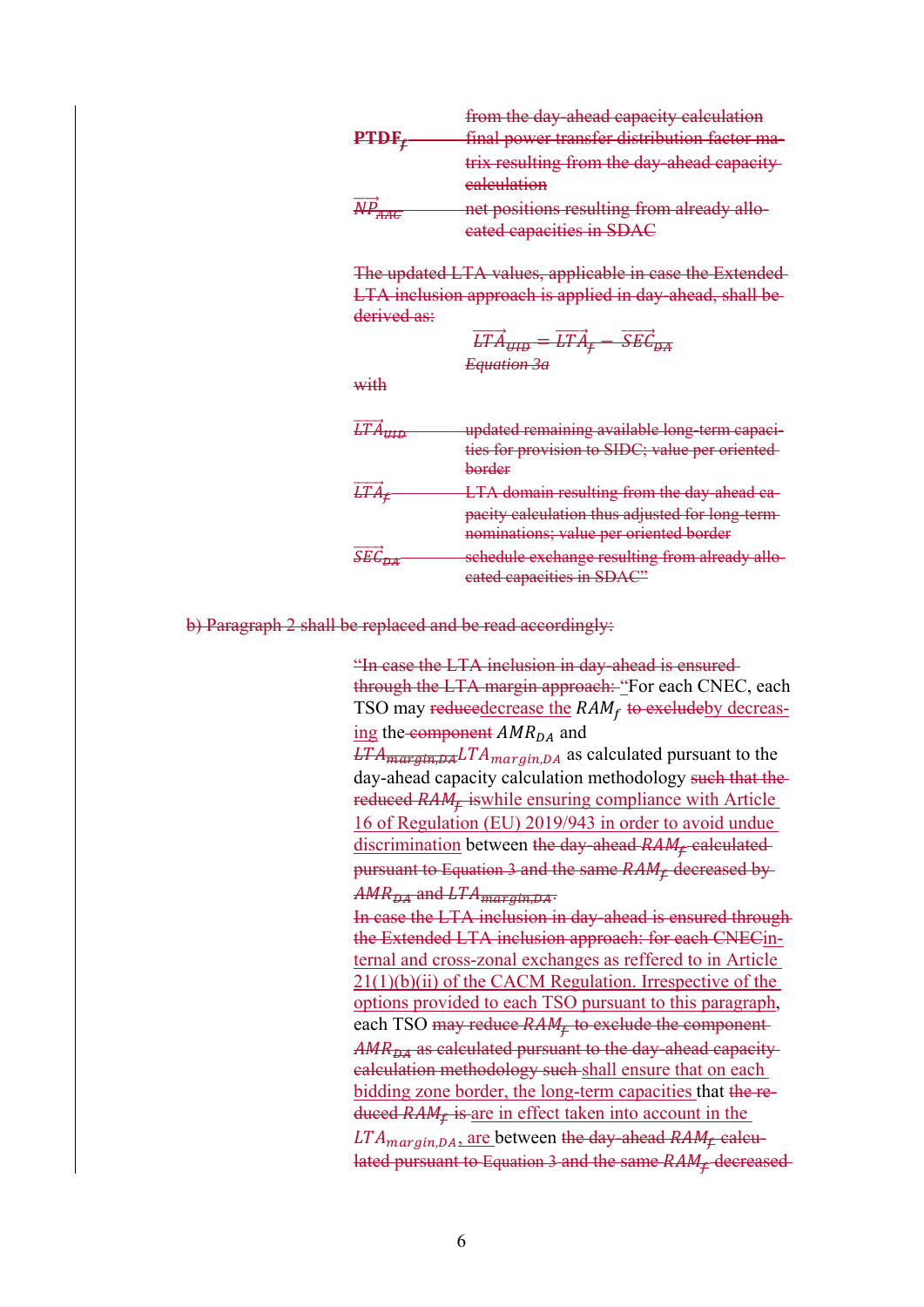by  $AMR_{\mu A}$ . Each TSO may also reduce  $LTA<sub>F</sub>$  such that the  $LTA<sub>£</sub>$  is between the long-term allocated capacity value resulting from the day-ahead process, per oriented border, and zero0.001 MW and 1500 MW."

b)  $\epsilon$ ) In-Paragraph 3 the fourth sentence shall be replaced and be read accordinglyaccordingly:

> ""Until six months after the implementation of intraday capacity calculation pursuant to Article 4(2)(b), the Core TSOs may set to zero the cross-zonal capacities calculated pursuant to Article 4(2)(a), including those calculated pursuant to a transitional solution for updating the cross-zonal capacities remaining after the day-ahead capacity allocation pursuant to Article 26(6). Intraday cross-zonal capacities may be set to zero until the target start of allocation as defined in Article 4(2)(b) and on the condition that offering non-zero cross-zonal capacities pursuant to Article 4(2)(a) could endanger operational security. a) In case the final cross-zonal capacities, calculated in accordance with this Article and taking into account Article  $21(1)$ , are in the form of flow-based parameters or in the form of a union of flow-based parameters and a LTA domainATCs, such a decision shallmay be coordinated among all Coremade per bidding zone border by the competent TSOs.";

### **Article 3 Amendments to Article 21**

3. b) In case the final cross-zonal capacities, calculated in accordance with this Article and taking into account Article 21(1) are in the form of flow-based parameters, such a decision shall be coordinated among all Core TSOs. Further details on the application of transitional solution are defined in Annex 2 to this methodology."

## **Article 4 Amendments to Article 21**

Article 21. *Calculation of ATCs for SIDC fallback procedure*, shall be amended accordingly:

a) In paragraph 1 the first sentence shall be replaced and be read accordingly:

"In case the SIDC is unable to accommodate flow-based parameters, the CCC shall convert the cross-zonal capaci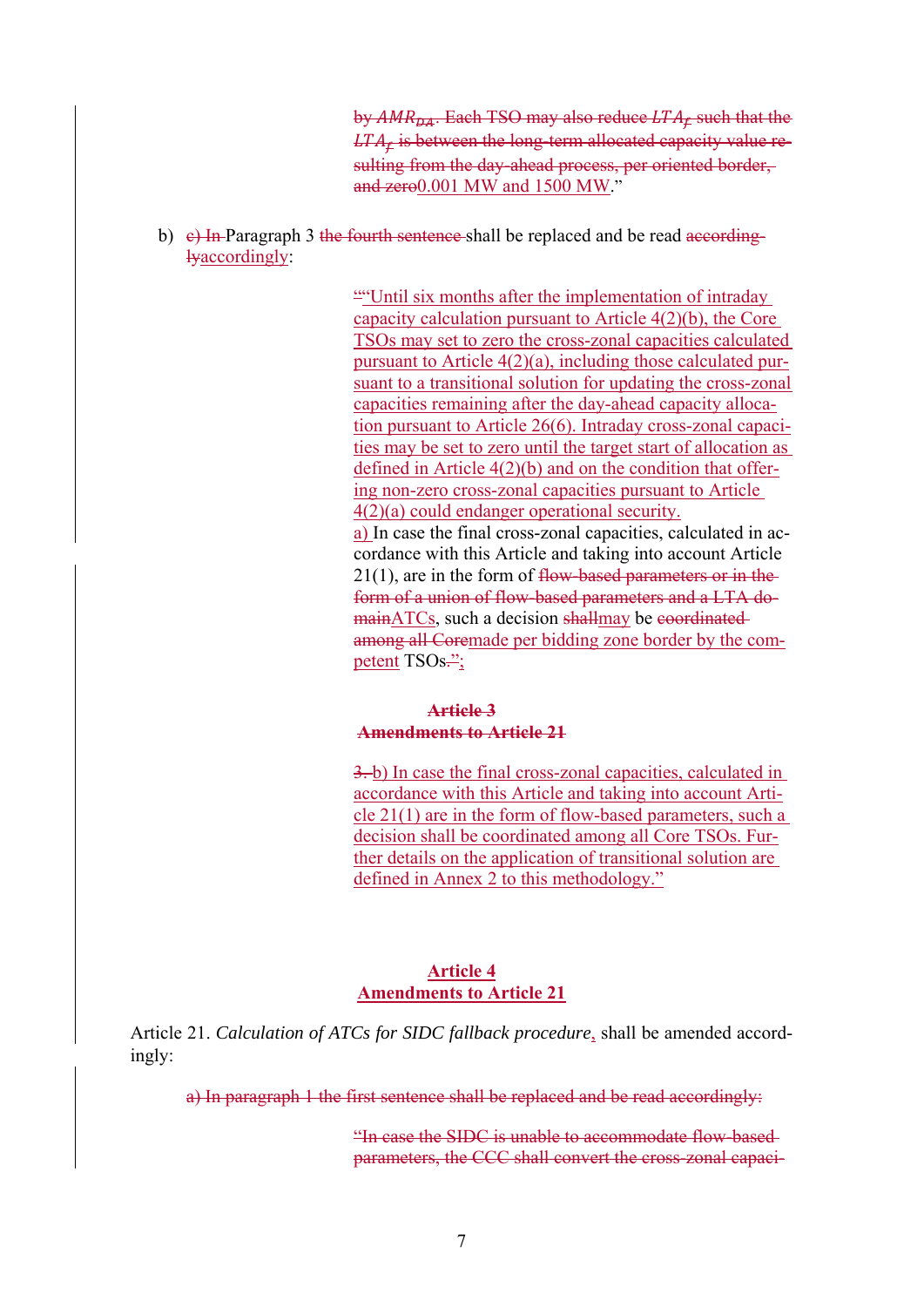ties into available transmission capacities (hereafter referred as "ATCs for SIDC fallback procedure") for each Core oriented bidding zone border and each DA CC MTU."

ba) Paragraph 2 shall be replaced and be read according water-

"The cross-zonal capacitiesflow-based parameters shall serve as the basis for the determination of the ATCs for SIDC fallback procedure. As the selection of a set of ATCs from the cross-zonal capacitiesflow-based parameters leads to an infinite set of choices, an iterative the algorithm provided in a systematic way or a mathematical optimisationparagraph 5 determines the ATCs for SIDC fallback procedure." c) In paragraph 3 letter (a)

## **Article 5 Amendments to Article 26**

Article 26. Timescale for implementation, shall be replaced and be readamended accordingly:

> "final flow-based parameters ( $\mathbf{PTDF}_f$  and  $\overrightarrow{RAM_f}$ ) as calculated pursuant to Article 19 or final flow-based paramet<del>ers (<code>PTDF</code><sub>f</sub> and  $\overrightarrow{RAM}_{\overrightarrow{UHD}}$  as calculated pursuant to Arti-</del> ele 11 and, if applicable,  $\overrightarrow{LTA}_{\mu\mu\nu}$  calculated pursuant to Article 11."

a) d) In paragraph 5 the first sentenceParagraph 2 shall be deleted.

b) Paragraph 6 shall be replaced and be read as the new paragraph 5, accordingly:

"After the adoption of this methodology and until the implementation of the day-ahead capacity calculation methodology, the Core TSOs shall apply a transitional solution to compute the cross-zonal capacities which remain after the day-ahead capacity allocation pursuant to Article 4(2)(a). This update shall be done based on day-ahead cross-zonal capacities used in existing day-ahead capacity calculation and allocation initiatives. The details on the application of this transitional solution are defined in Annex 2 to this methodology."

 $a(c)$  Paragraph 7 shall be replaced and be read as the new paragraph 6, accordingly:

> "In case the cross-zonal capacities are described solely by flow-based parameters, the calculation of the ATCs for SIDC fallback procedure is an iterative procedure, which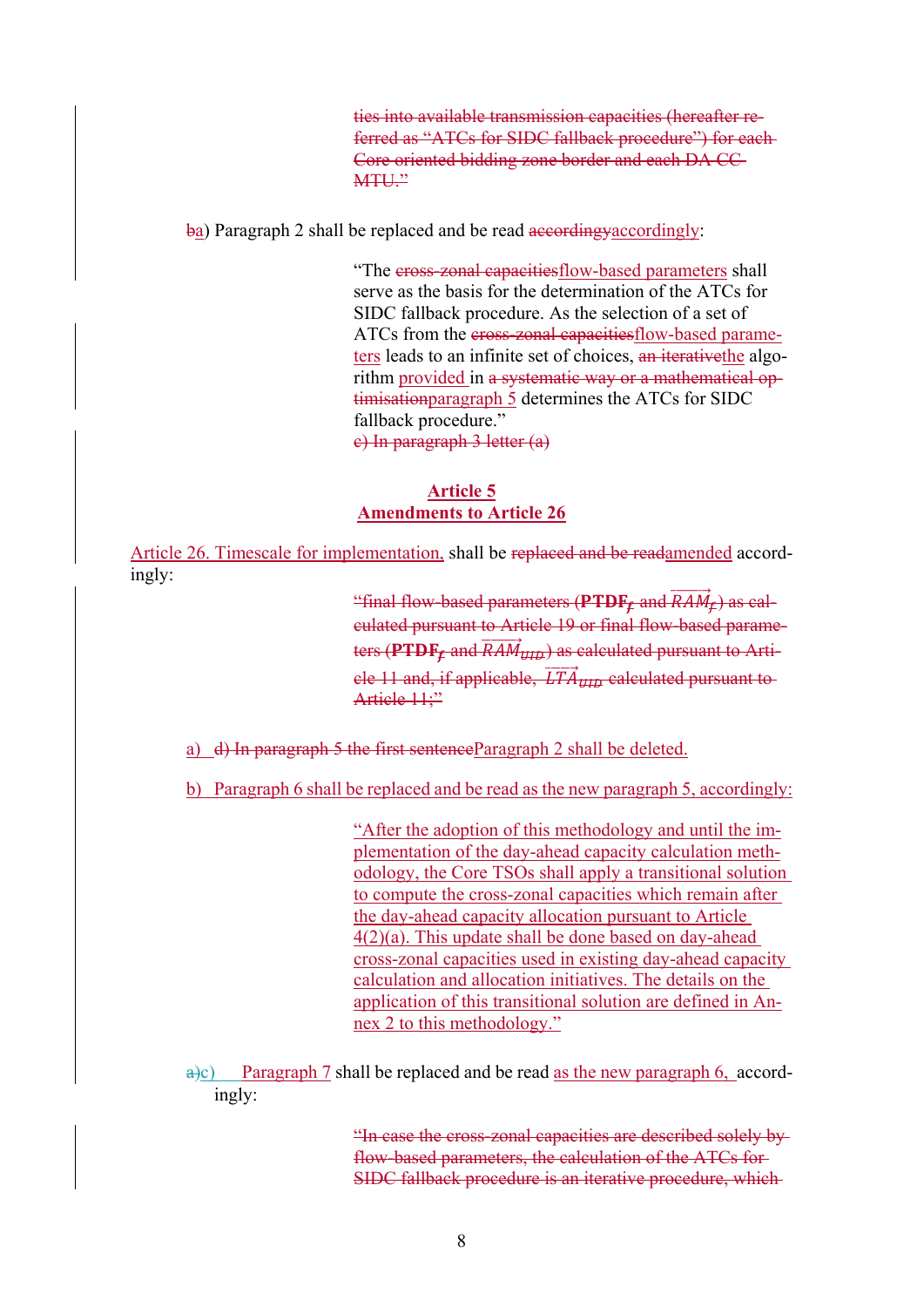gradually calculates ATCs for each DA CC MTU, while respecting the constraints of the final flow-based parameters pursuant to paragraph 3."

e) In paragraph 5, letter (b) the definition of  $\overrightarrow{RAM}_{f}$  "After the implementation of the day-ahead capacity calculation methodology and until the implementation of the intraday capacity calculation methodology pursuant to Article 4(2)(b), the Core TSOs shall apply a transitional solution for updating of intraday cross-zonal capacities remaining after the SDAC as reffered to in Article 4(2)(a). The details on the application of this transitional solution are defined in Annex 2, Annex 3, Annex 4 and Annex 5 to this methodology. During this transition period: (a) Annex 3 shall apply and replace Article 11; (b) Annex 4 shall apply and replace Article 21; and (c) Annex 5 shall apply."

d) Paragraph 8 shall be deleted.

# **Article 6 Amendments to Annex 2**

Annex 2: *Requirements for calculation of intraday cross-zonal capacities before full implementation of intraday capacity calculation*, shall be amended accordingly:

a) The cell in the second row, third column of the table in Annex 2 shall be replaced and be read accordingly:

> "remaining available margin of the flow-based parameters pursuant to paragraph 3, or equal to  $\overrightarrow{RAM}_{\overrightarrow{UHD}}$  from Article  $11(1)$ , if applicable." f) A new paragraph 6"Leftovers from the day-ahead crosszonal capacities based on Core DA CCM according to the transitional solution pursuant to Article 26(6) and Annexes 3, 4 and 5 OR Zero intraday cross-zonal capacities pursuant to Annex 3(4)"

b) The cell in the third row, third column of the table in Annex 2 shall be addedreplaced and be read accordingly:

> "In case the Leftovers from day-ahead cross-zonal capacities are described as the union of flow-based parameterson Core DA CCM according to the transitional solution pursuant to Article  $26(6)$  and  $a$  LTA domain, Annexes 3, 4 and 5"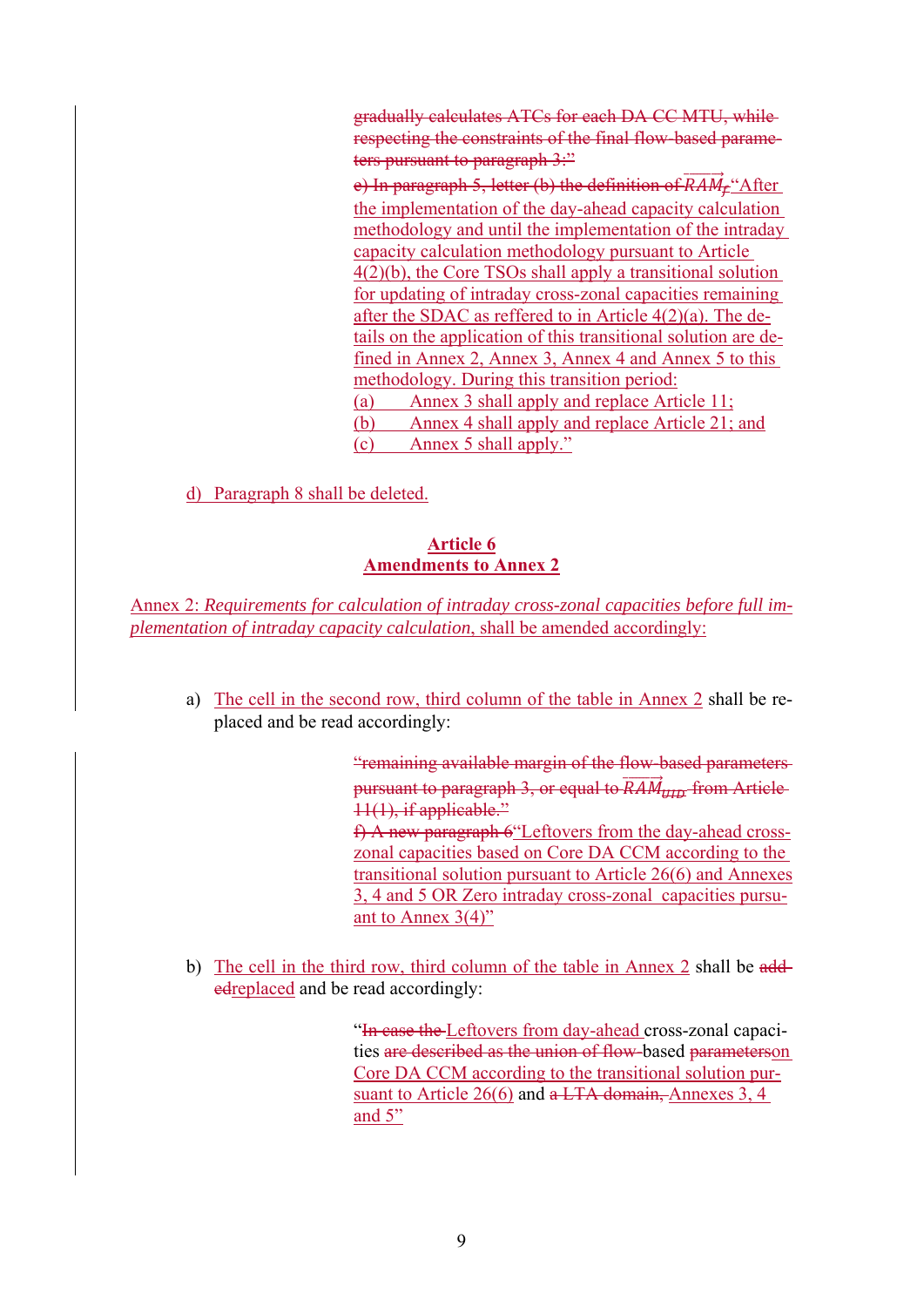## **Article 7 New Annex 3**

Annex 3: *Update of intraday cross-zonal capacities remaining after the SDAC in the eal*culation of the*transition period*, shall be added and read accordingly:

> "1) The CCC shall use the final cross-zonal capacities resulting from day-ahead capacity calculation and the net positions resulting from already allocated capacities in the SDAC to calculate the updated day-ahead cross-zonal capacities to be used as intraday crosszonal capacities at the intraday cross-zonal gate opening time.

- (a) In the case that the LTA inclusion in day-ahead is ensured through the LTA margin approach, the intraday cross-zonal capacities are described as flow-based parameters;
- (b) In the case that the LTA inclusion in day-ahead is ensured through the Extended LTA inclusion approach, the intraday cross-zonal capacities are described as a union of flow-based parameters and "LTA values" (LTA domain).

For the updated intraday flow-based parameters, the PTDF values shall be the final PTDFs resulting from the day-ahead capacity calculation, and the RAM shall be derived as:

$$
\overrightarrow{RAM}_{UID} = \max(0, \overrightarrow{RAM}_f - \text{PTDF}_f \ \overrightarrow{NP}_{AAC})
$$
  
Equation 3b

with

 $\overline{RAM}_{UID}$  updated remaining available margin for intraday cross-zonal capacities

 $\overline{RAM}_{f}$  final remaining available margin resulting from the day-ahead capacity calculation

 $PTDF_f$  final power transfer distribution factor matrix resulting from the day-ahead capacity calculation

 $\overrightarrow{NP}_{AAC}$  net positions resulting from already allocated capacities in SDAC

The updated LTA values, applicable if the Extended LTA inclusion approach is applied in day-ahead, shall be derived as:

 $\overrightarrow{LTA}_{UID} = \max(0, \overrightarrow{LTA}_{f} - \overrightarrow{SEC}_{DA})$ *Equation 3c*   $\overrightarrow{LTA}_{UID}$  updated remaining available long-term capacities for provision to SIDC; value per oriented border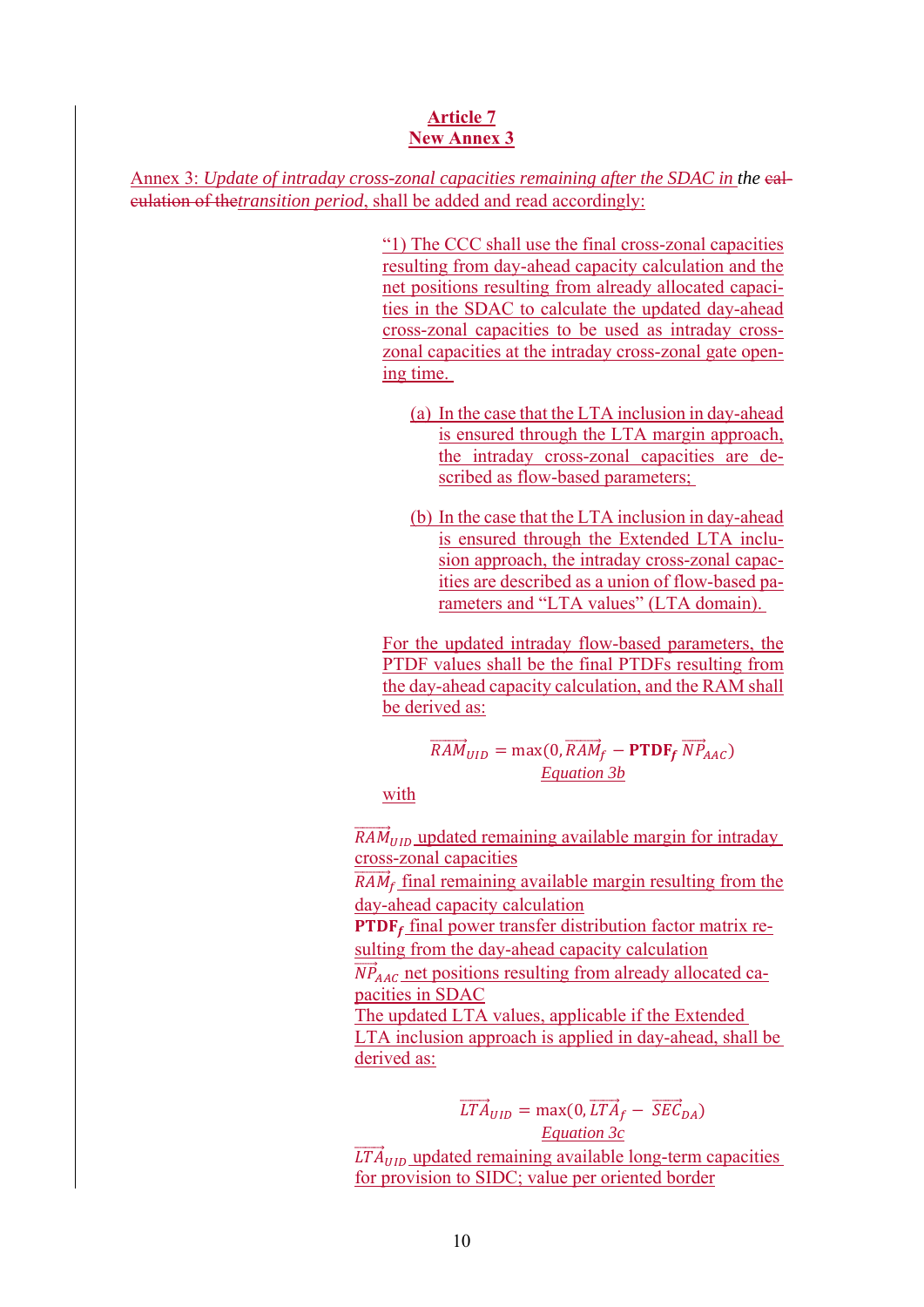$\overrightarrow{LTA}_f$  LTA domain resulting from the day-ahead capacity calculation thus adjusted for long-term nominations; value per oriented border;  $\overline{SEC}_{DA}$  schedule exchange resulting from already allocated capacities in SDAC

2) In case the LTA inclusion in day-ahead is ensured through:

> (a) the LTA margin approach: for each CNEC, each TSO may decrease the  $RAM_f$  by decreasing  $LTA_{margin, DA}$  as calculated pursuant to the day-ahead capacity calculation methodology while ensuring compliance with Article 16 of Regulation (EU) 2019/943 in order to avoid undue discrimination between internal and cross-zonal exchanges as reffered to in Article 21(1)(b)(ii) of the CACM Regulation;

(b) the Extended LTA inclusion approach: each TSO may decrease the  $LTA_f$  on its borders while ensuring compliance with Article 16 of Regulation (EU) 2019/943.

Irrespective of the options provided to each TSO pursuant to pursuant to (a) and (b), each TSO shall ensure that on each bidding zone border, the long-term capacities that are in effect taken into account pursuant to (a) and (b) are between 0.001 MW and 1500 MW.

3) For each CNEC, each TSO may adjust the  $RAM<sub>f</sub>$  by modifying the  $AMR_{DA}$  as calculated pursuant to the day-ahead capacity calculation methodology while ensuring compliance with Article 16 of Regulation (EU) 2019/943 in order to avoid undue discrimination between internal and cross-zonal exchanges as reffered to in Article  $21(1)(b)(ii)$  of the CACM Regulation.

4) During the transitional period pursuant to Article 26(6) the Core TSOs may set to zero the cross-zonal capacities calculated in period before 22h at D-1. These intraday cross-zonal capacities may be set to zero on the condition that offering non-zero cross-zonal capacities pursuant to Article 4(2)(a) could endanger operational security. Such a decision may be made per bidding zone border by the competent TSOs."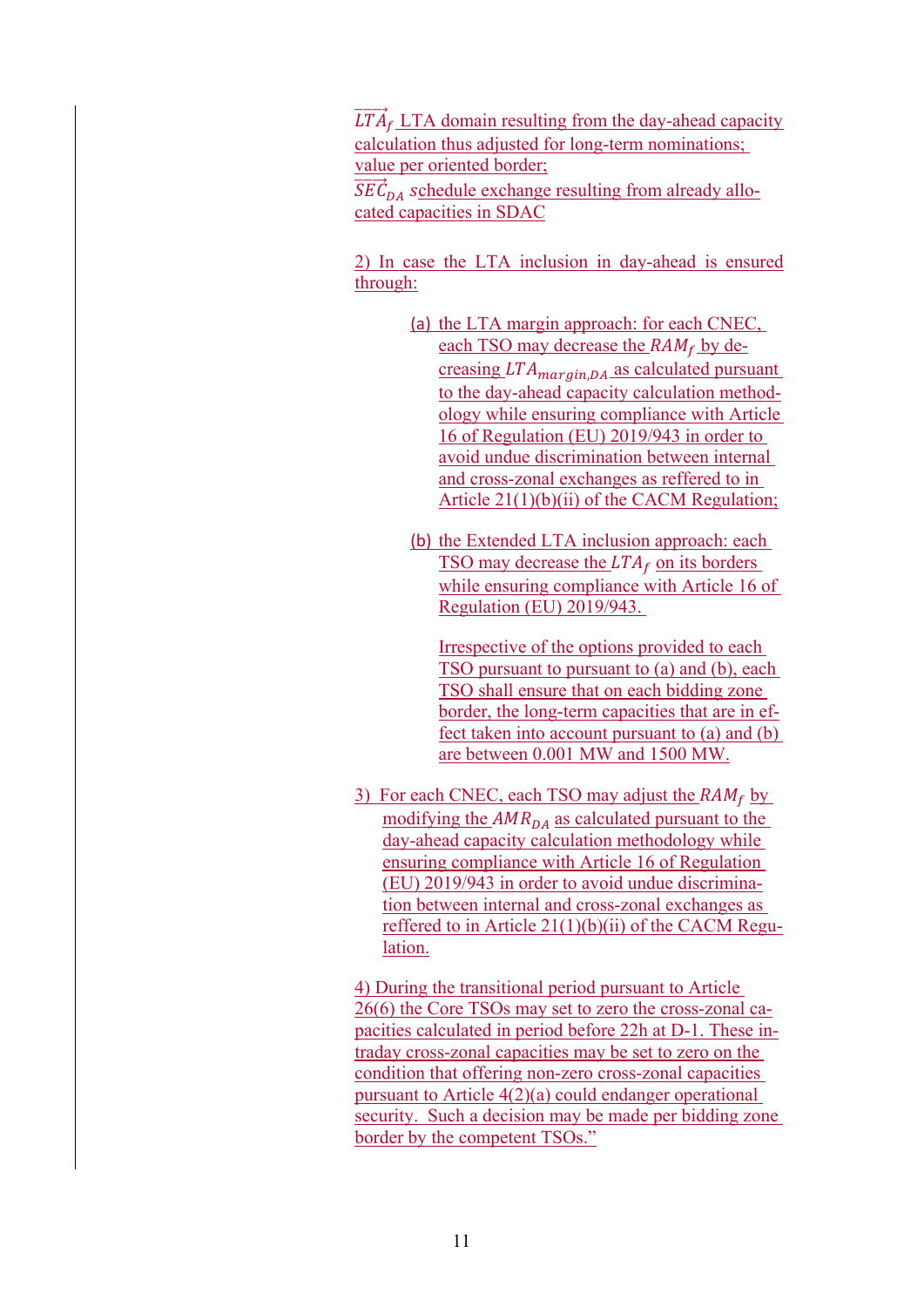# **Article 8 New Annex 4**

Annex 4: *Calculation of ATCs for SIDC fallback procedure* is a mathematical optimisation process.*in the transition period*, shall be added and read accordingly:

Following objective function is applied:  
\n
$$
Maximize \left[ \left( \sum \overline{ATG}_{phys} / N_{oriented~borderes} \right) * W_{sum} + \left( \text{Min } \overline{ATG}_{phys} \right) * \left( 1 - W_{sum} \right) \right]
$$
\nwith  
\n
$$
ATG_{phys}
$$
 Sum of the ATCs resulting from flow based  
\nparameters and possible long-term capaci-  
\nties, e.g.:  $(\overline{ATG}_{phys} = \overline{ATG}_{FB} + \overline{ATG}_{ETA})$   
\n
$$
N_{oriented~borders}
$$
 The number of oriented borders in  
\nCore CCR  
\n $W_{sum}$  A common weighting factor applied on all  
\nCore borders to adopt between maximizing  
\nthe sum of ATCs averaged across all bor-  
\nders and maximizing the lowest ATC-  
\nacross all borders; this value is a scalar be-  
\ntween 0 and 1

(a) This objective function is subject to the following constraints:  $\longrightarrow$ 

$$
\overline{ATC}_{\overline{p} \overline{R} \overline{y} \overline{s}} = \overline{ATC}_{\overline{F} \overline{B}} + \overline{ATC}_{\overline{L} \overline{T} \overline{A}}
$$
\n
$$
\overline{ATC}_{\overline{L} \overline{T} \overline{A}} + (\alpha - 1) * \overline{LTA}_{\overline{U} \overline{I} \overline{B}} \le 0
$$
\n
$$
\text{pPTDF}_{\overline{z \text{one-to-zone}}} * \overline{ATC}_{\overline{F} \overline{B}} - \alpha * \overline{R} \overline{A} \overline{M}_{\overline{U} \overline{I} \overline{B}} \le 0
$$
\n
$$
\overline{ATC}_{\overline{L} \overline{T} \overline{A}} \ge 0
$$

with

| A single optimization variable, between 0<br>and 1 used for all ATC borders.             |
|------------------------------------------------------------------------------------------|
| Updated remaining available long-term ca-<br>pacities for ATC extraction pursuant to Ar- |
| tiele 11<br>Updated remaining available margin for                                       |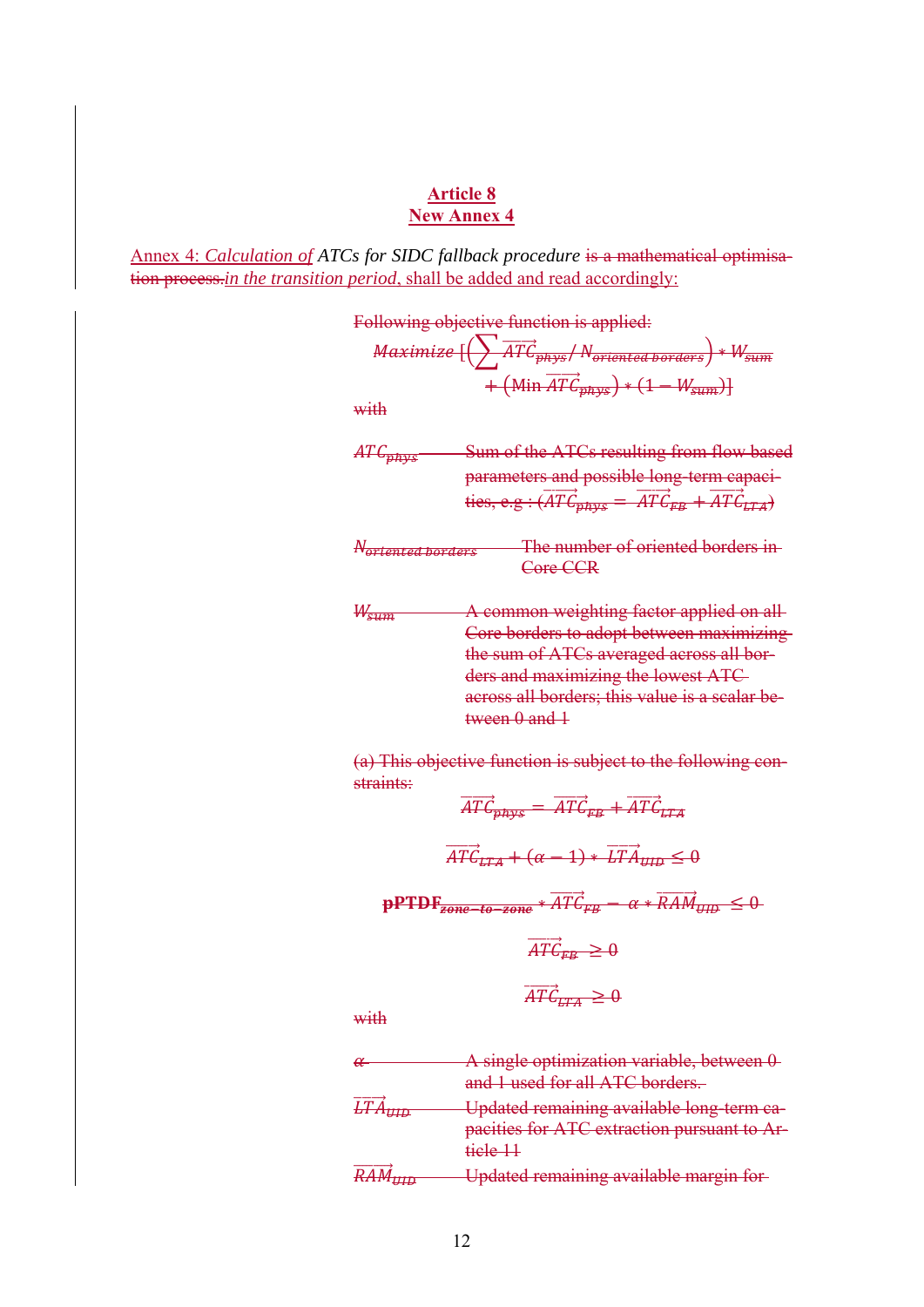ATC calculation provided by the FB Domain pursuant to Article 11 pPTDF<sub>zone-to-zone</sub> positive zone-to-zone power transfer distribution factor matrix

(b) At the end of the calculation, there are some constraints with no capacity left. These are the limiting constraints for the calculation of ATCs for the SIDC fallback procedure."

- 1. "In case the SIDC is unable to accommodate flowbased parameters or in case the leftovers from the day-ahead cross-zonal capacities based on Core DA CCM are used according to a transitional solution as defined in Annex 2 to this methodology, the CCC shall convert the cross-zonal capacities into available transmission capacities for each Core oriented bidding zone border and each DA CC MTU. The Core TSOs may delegate this responsibility to a third party.
- 2. The cross-zonal capacities shall serve as the basis for the determination of the ATCs for SIDC fallback procedure. As the selection of a set of ATCs from the cross-zonal capacities leads to an infinite set of choices, an applicable algorithm determines the ATCs for SIDC fallback procedure.
- 3. The following inputs are required to calculate ATCs for SIDC fallback procedure for each ID CC MTU:
	- (a) the final flow-based parameters ( $\mathbf{PTDF}_f$  and  $\overrightarrow{RAM}_{UID}$  and  $\overrightarrow{LTA}_{UID}$  as calculated pursuant to Annex 3 and, if applicable,  $\overrightarrow{LTA}_{UID}$  calculated pursuant to Annex 3;
	- (b) If defined, the global allocation constraints shall be assumed to constrain the Core net positions pursuant to Article 7(5), and shall be described following the methodology described in Article 18(2). Such constraints shall be adjusted for offered cross-zonal capacities on the non-Core bidding zone borders.
- In case the cross-zonal capacities are described solely by flow-based parameters, the calculation of the ATCs for SIDC fallback procedure is an iterative procedure, which gradually calculates ATCs for each DA CC MTU, while respecting the constraints of the final flow-based parameters pursuant to paragraph 3: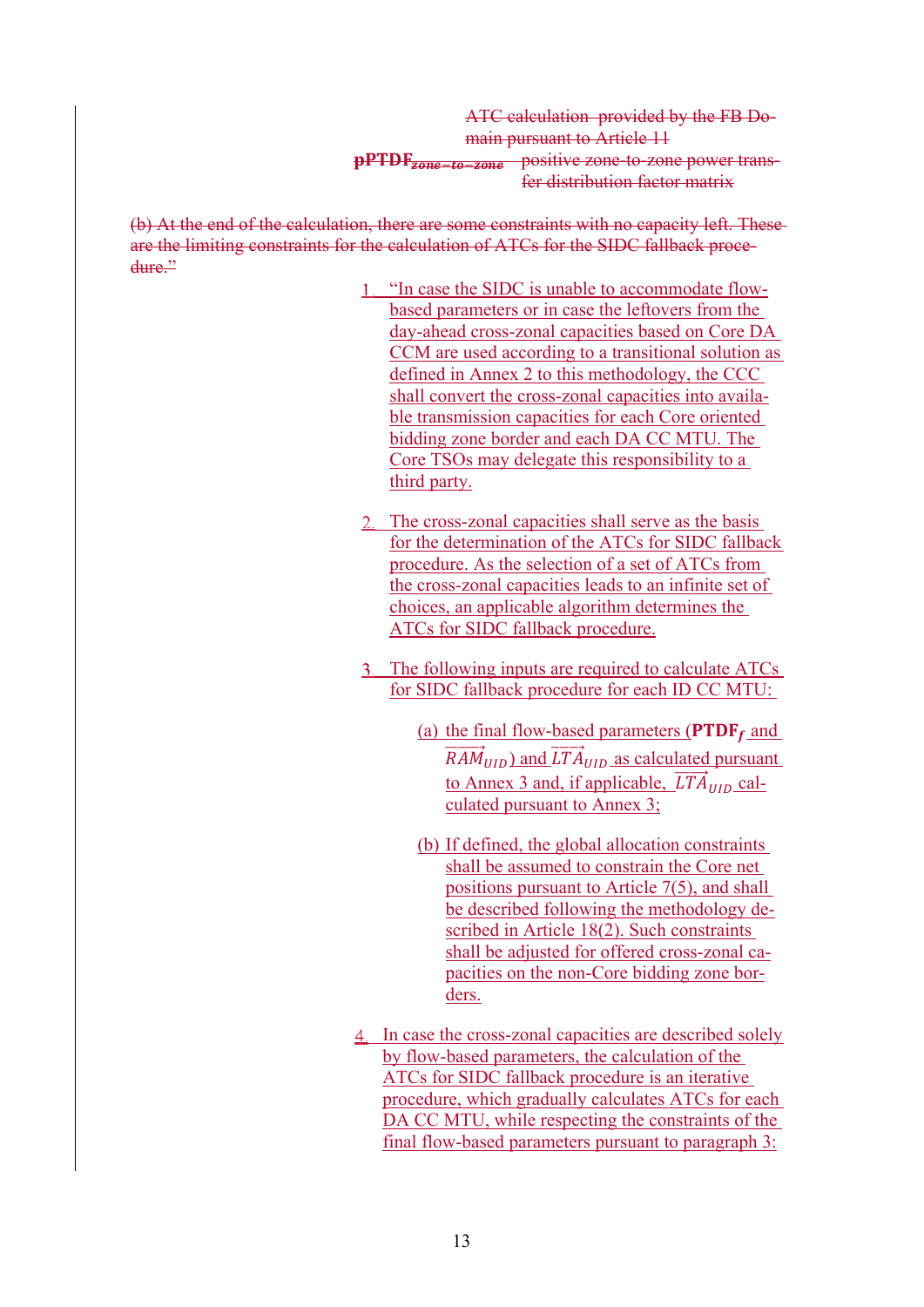(a) The initial ATCs are set equal to zero for each Core oriented bidding zone border, i.e.:

$$
\overrightarrow{ATC}_{k=0}=0
$$

with

 $\overrightarrow{ATC}_{k=0}$  the initial ATCs before the first iteration

(b) the remaining available margin of the final flow-based parameters  $(RAM_f)$  have to be adjusted for the flows resulting from net positions or already allocated capacities resulting from the SIDC in accordance with Article  $4(5)(b)$ :

$$
\overrightarrow{RAM}_{ATC}(0) = \max(0, \overrightarrow{RAM}_{f} - \text{PTDF}_{f} \overrightarrow{NP}_{SIDC})
$$

*Equation 14* 

With

- $\overline{RAM}_{ATC}(0)$  remaining available margin for ATC calculation at iteration  $k=0$
- $\overrightarrow{RAM}_{f}$  remaining available margin of the flow-based parameters pursuant to paragraph 3, or equal to  $(RAM)^{-1}$  UID from Annex 3, if applicable.
- **PTDF** matrix of the final flowbased parameters

 $\overrightarrow{NP}_{SIDC}$  Core net positions resulting from SIDC which are not already included in the CGM

- c) The iterative method applied to calculate the ATCs for SIDC fallback procedure consists of the following actions for each iteration step *k*:
	- i) for each CNEC and external constraint of the flow-based parameters pursuant to paragraph 3, calculate the remaining available margin based on ATCs at iteration *k*-1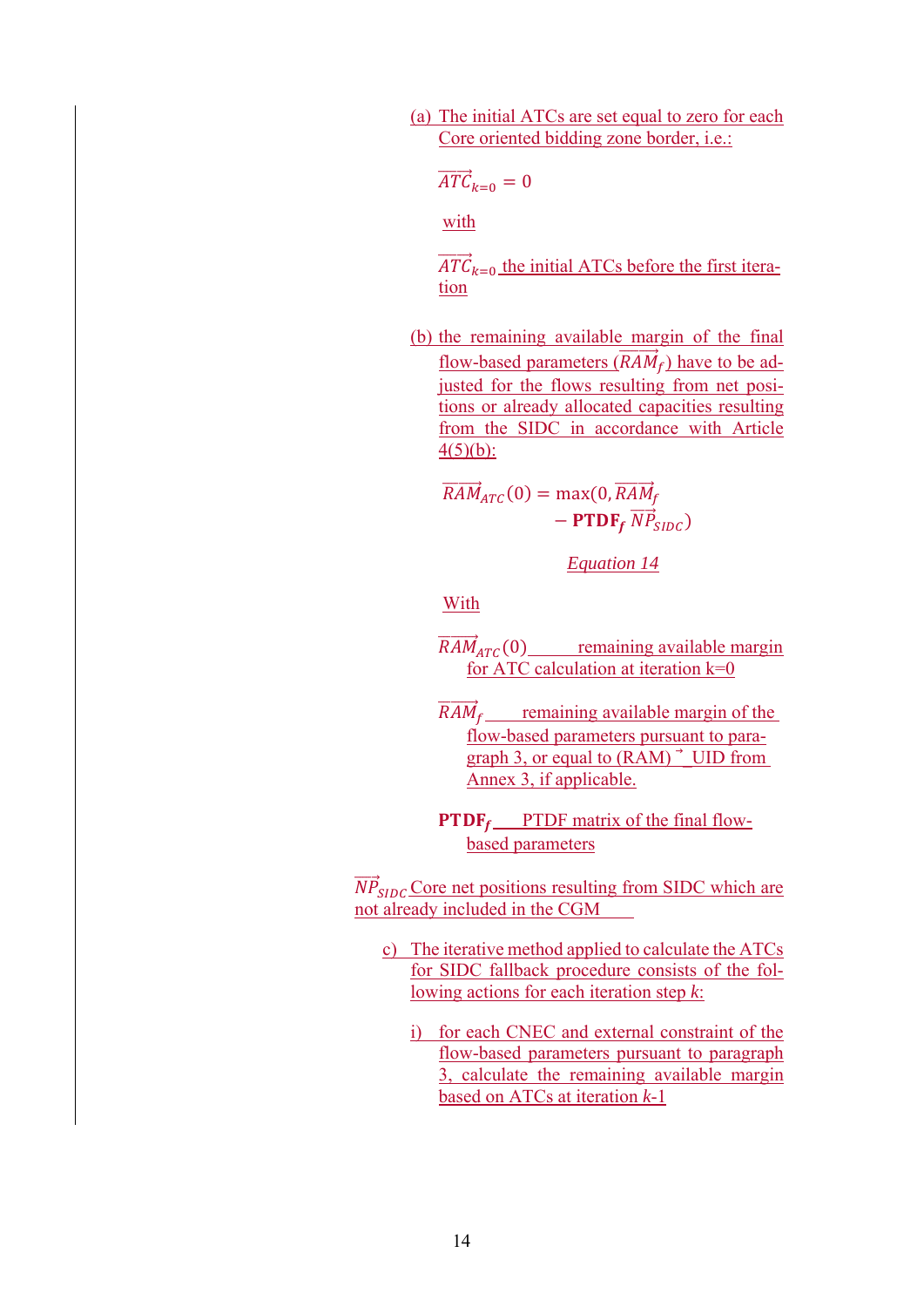$$
\overrightarrow{RAM}_{ATC}(k)
$$
  
=  $\overrightarrow{RAM}_{ATC}(0)$   
- **pPTDF**<sub>zone-to-zone</sub>  $\overrightarrow{ATC}_{k-1}$ 

with

 $\overline{RAM}_{ATC}(k)$  remaining available margin for ATC calculation at iteration k

 $\overrightarrow{ATC}_{k-1}$  ATCs at iteration k-1

pPTDF<sub>zone-to-zone</sub> positive zone-to-zone power transfer distribution factor matrix

- i. for each CNEC, share  $RAM_{ATC}(k)$ with equal shares among the Core oriented bidding zone borders with strictly positive zone-to-zone power transfer distribution factors on this CNEC;
- ii. from those shares of  $RAM_{ATC}(k)$ , the maximum additional bilateral oriented exchanges are calculated by dividing the share of each Core oriented bidding zone border by the respective positive zone-to-zone PTDF. The maximum additional bilateral oriented exchanges may be negative, i.e. it may lead to decrease the exchange capacity;
- iii. for each Core oriented bidding zone border,  $\overrightarrow{ATC}_k$  is calculated by adding to  $\overrightarrow{ATC}_{k-1}$  the minimum of all maximum additional bilateral oriented exchanges for this border obtained over all CNECs and external constraints as calculated in the previous step;
- iv. go back to step i;
- v. iterate until the difference between the sum of ATCs of iterations *k* and *k*-1 is smaller than 1 kW;
- vi. the resulting ATCs for SIDC fallback procedure stem from the ATC values determined in iteration *k*, after rounding down to integer values;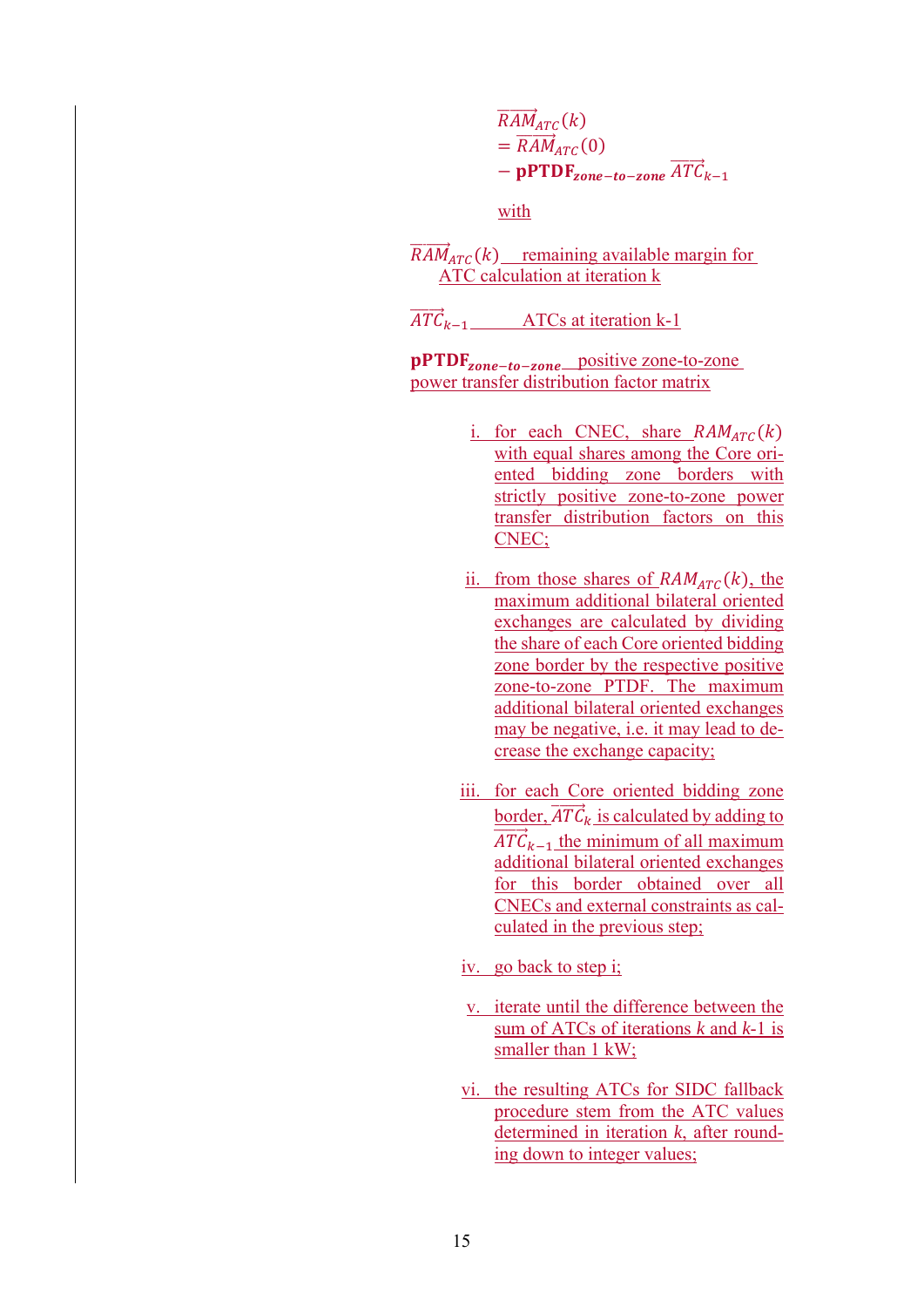- vii. at the end of the calculation, there are some CNECs and external constraints with no remaining available margin left. These are the limiting constraints for the calculation of ATCs for SIDC fallback procedure.
- (c) positive zone-to-zone PTDF matrix  $(pPTDF_{zone-to-zone})$  for each Core oriented bidding zone border shall be calculated from the **PTDF** $_f$  as follows (for HVDC interconnectors integrated pursuant to Article 13, Equation 8 shall be used):

 $pPTDF_{zone-tozone,A\rightarrow B}$  $= max(0, P T D F_{zone-to-slack,A})$  $- P T D F_{zone-to-slack,B})$ 

*Equation 15* 

with

 $pPTDF_{zone-tozone,A\rightarrow B}$  positive zone-tozone PTDFs for Core oriented bidding zone border A to B

 $PTDF_{zone-to-slack.m}$  zone-to-slack PTDF for Core bidding zone border m

In case the cross-zonal capacities are described as the union of flow-based parameters and an LTA domain, the calculation of the ATCs for SIDC fallback procedure is a mathematical optimisation process.

The following objective function is applied:

$$
Maximize \left[ \left( \sum \overrightarrow{ATC}_{phys} / N_{oriented~borders} \right) * W_{sum} + \left( \text{Min } \overrightarrow{ATC}_{phys} \right) * (1 - W_{sum}) \right]
$$

with

 $ATC<sub>phys</sub>$  Sum of the ATCs resulting from flow based parameters and possible long-term capacities, e.g. :

$$
(\overrightarrow{ATC}_{phys} = \overrightarrow{ATC}_{FB} + \overrightarrow{ATC}_{LTA})
$$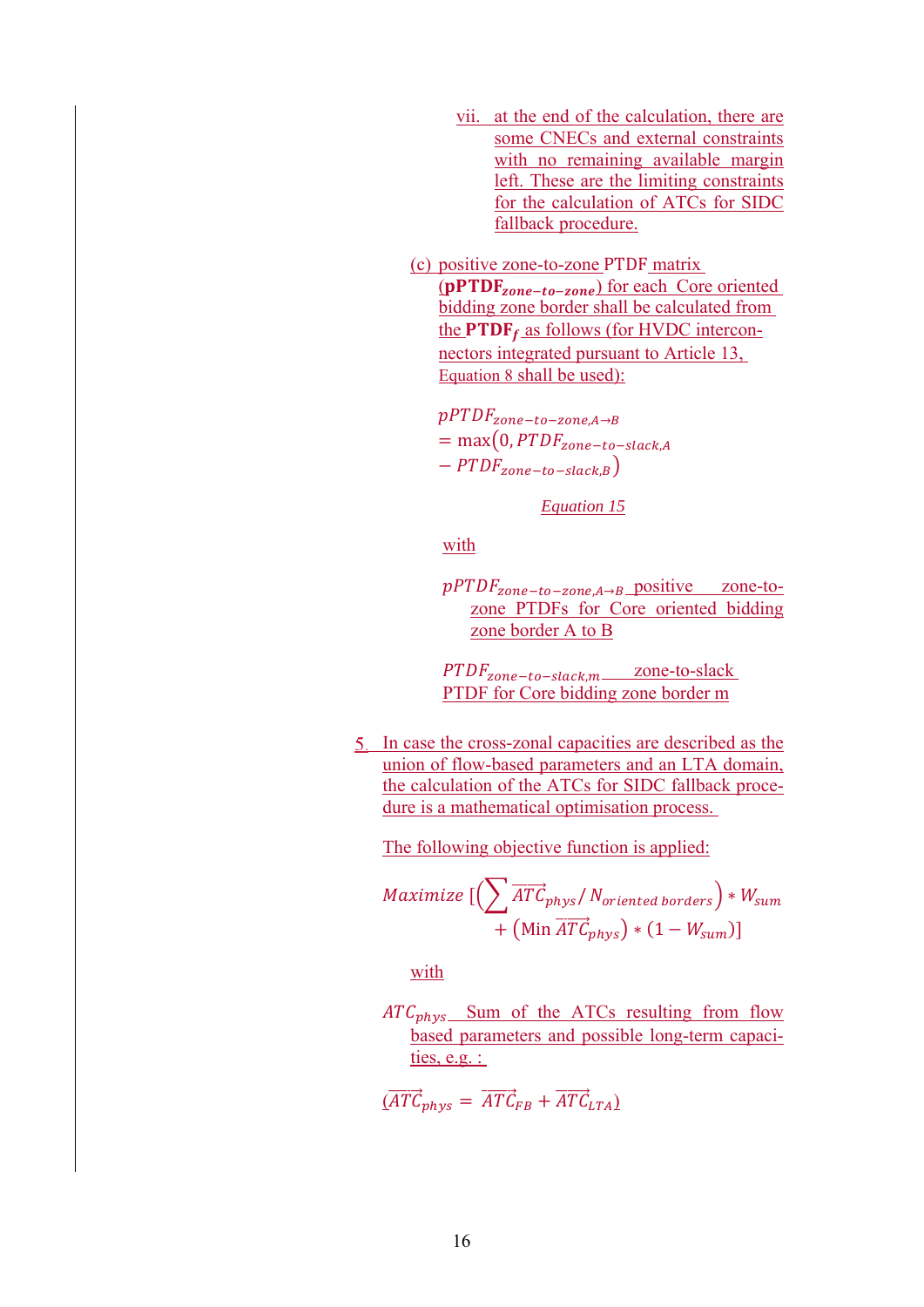- Noriented borders. The number of oriented borders in Core CCR
- $W_{sum}$  A common weighting factor applied on all Core borders to adopt between maximizing the sum of ATCs averaged across all borders and maximizing the lowest ATC across all borders; this value is a scalar between 0 and 1, initially set to 0.5.
- a) This objective function is subject to the following constraints:

$$
\overrightarrow{ATC}_{phys} = \overrightarrow{ATC}_{FB} + \overrightarrow{ATC}_{LTA}
$$
\n
$$
\overrightarrow{ATC}_{LTA} \leq (\alpha - 1) * \overrightarrow{LTA}_{UID}
$$
\n
$$
\overrightarrow{ATC}_{FB} \leq \alpha * \frac{\overrightarrow{RAM}_{UID}}{pPTDF_{zone-to-zone}}
$$
\n
$$
\overrightarrow{ATC}_{FB} \geq 0
$$
\n
$$
\overrightarrow{ATC}_{LTA} \geq 0
$$

with

 $\alpha$  A single optimization variable, between 0 and 1 used for all ATC borders

 $LT\AA$ <sub>UID</sub> Updated remaining available longterm capacities for ATC extraction pursuant to Annex 3

 $\overrightarrow{RAM}_{UID}$  Updated remaining available margin for ATC calculation provided by the FB Domain pursuant to Annex 3

pPTDF<sub>zone-to-zone</sub> positive zone-to-zone power transfer distribution factor matrix"

### **Article 9 New Annex 5**

Annex 5: *Other transitional arrangements*, shall be added and read accordingly:

 " 1. Each Core TSO shall have the right to perform individual validation of ID ATCs calculated and provided to Core TSOs pursuant to Annex 4. Pursuant to this validation, each Core TSO shall have the right to adjust ID ATCs on its bidding zone borders in case such adjustments are needed to maximise cross-zonal capacity and/or to maintain operational security. The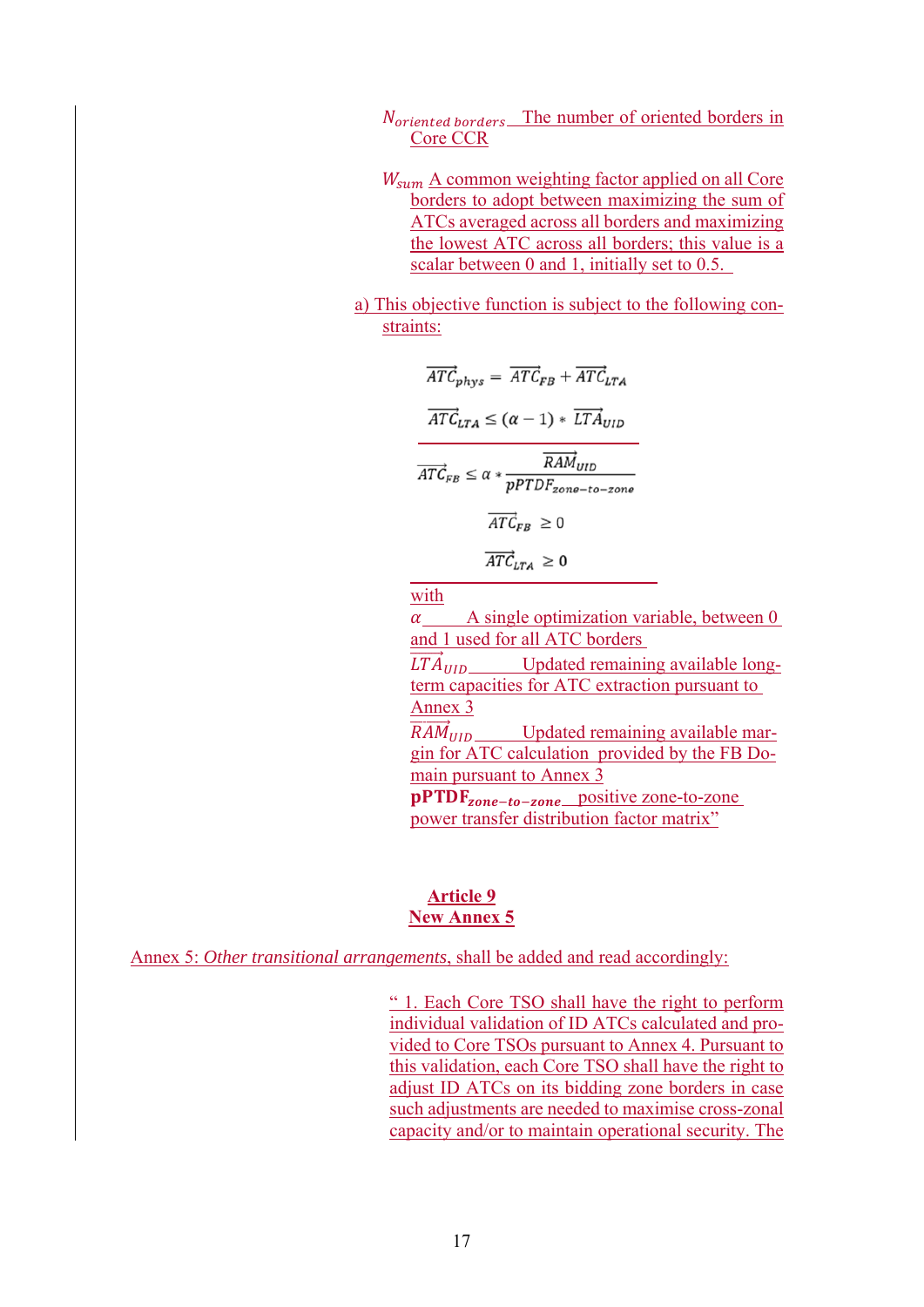maximum of ID ATC increase per per bidding zone border shall be 300 MW.

- 2. The ID ATC on a biding zone border shall always be the lowest value of ID ATCs set by TSOs on both sides of this bidding zone border.
- 3. As soon as possible after the implementation of DA CCM and no later than from four months after the adoption of this Decision, each Core TSO requiring amendment of ID ATCs shall provide to all Core TSOs the justification for each ATC adjustment. This justification shall be based on the assessment of the day-ahead or intraday congestion forecast common grid models and shall include the concerned CNECs on which the need for decrease or increase of flow or capacity was identified to maximise cross-zonal capacity and/or maintain operational security.
- 4. After the implementation of DA CCM, the he Core TSOs shall regularly publish the following information about the update of intraday crosszonal capacities remaining after the SDAC in the transition period:
	- a. the percentage of LTA and AMR applied on the intraday level pursuant to Annex 3;
	- b. applied Wsum value pursuant to Annex 4; and
	- c. the flow-based domain and, if relevant, LTA domain used for ATC extraction pursuant to Annex 3, in particular the values:  $\overrightarrow{RAM}_{f}$ (before and after possible adjustment),  $\overrightarrow{NP}_{AAC}$ <sup>\*</sup> **PTDF**<sub>f</sub> $\overrightarrow{RAM}_{UID}$ *LTA*<sub>f</sub><sub></sub> (before and after possible adjustment),  $\overrightarrow{SEC}_{DA}$  and  $\overrightarrow{LTA}_{UID\texttt{i}}$
	- d. ID ATC adjustments pursuant to paragraph 1 including justifications as of deadline pursuant to paragraph 3;

In case the information pursuant to point (c) cannot be published at the time of implementation of DA CCM, it shall be published as soon as feasible and for all days since the implementation of DA CCM.

5. As from four months after the start of the transition period pursuant to Article 26(6), the Core